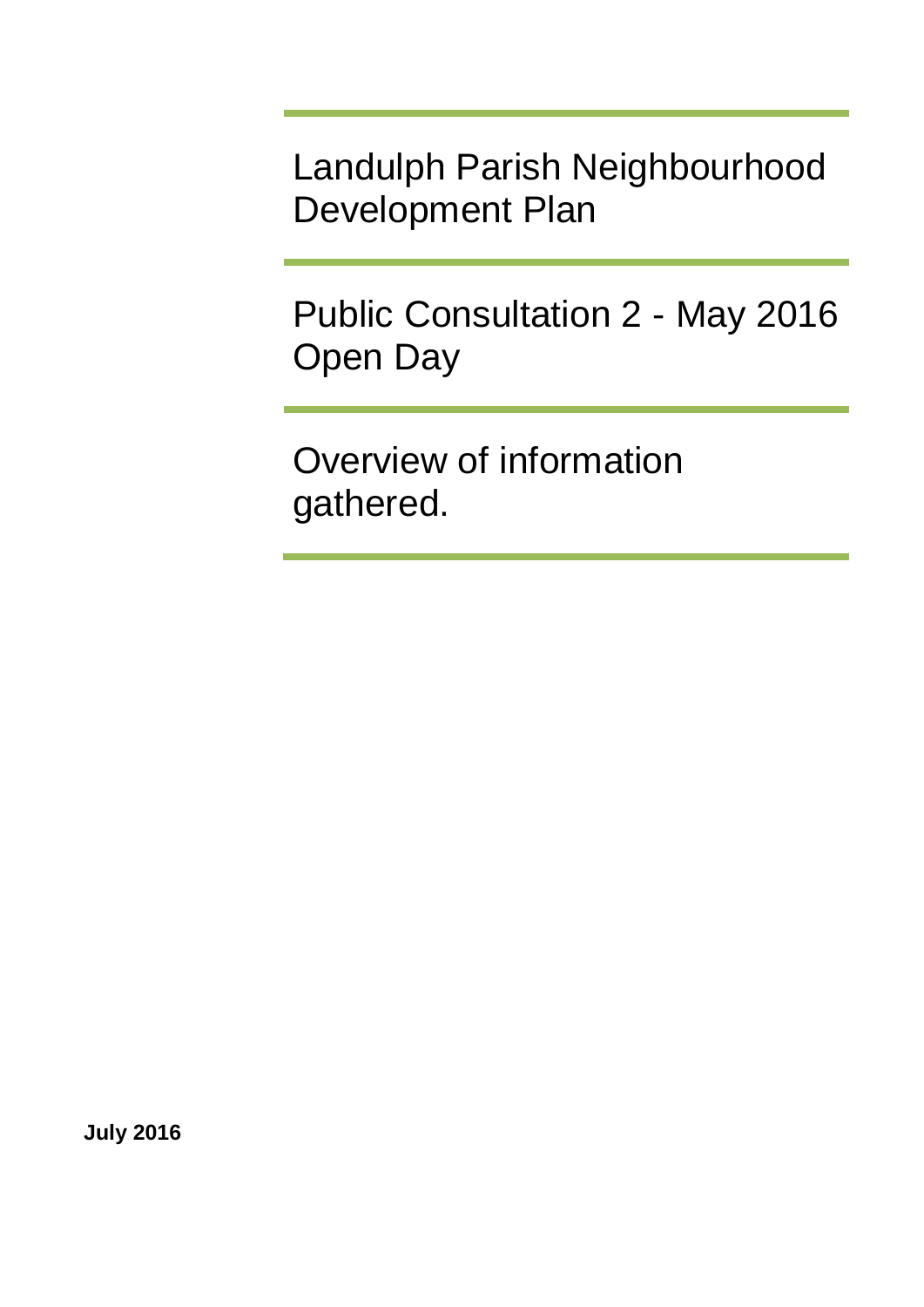# **Contents**

| 1. |     | <b>Introduction</b>                      | $\mathbf 2$             |
|----|-----|------------------------------------------|-------------------------|
|    | 1.1 | <b>Overview</b>                          | $\overline{2}$          |
| 2. |     | <b>Main Results</b>                      | $\overline{\mathbf{4}}$ |
|    |     | 2.1 Housing                              | $\overline{\mathbf{4}}$ |
|    | 2.2 | <b>Roadways and Car Parking</b>          | 7                       |
|    | 2.3 | <b>River</b>                             | 10                      |
|    | 2.4 | <b>Pub</b>                               | 11                      |
|    |     | 2.5 Public transport                     | 12                      |
|    | 2.6 | <b>Shop/new facilities and amenities</b> | 13                      |
|    | 2.7 | <b>Quality of life</b>                   | 14                      |
|    | 2.8 | <b>Business/business development</b>     | 14                      |
|    | 2.9 | <b>Lighting</b>                          | 15                      |
|    |     | 2.10 Broadband                           | 15                      |
|    |     | 2.11 Young people                        | 16                      |
|    |     | 2.12 School                              | 16                      |
|    |     | 2.13 Renewable energy                    | 16                      |
|    |     | 2.14 Compliments to committee            | 17                      |
|    |     | 2.15 Horses                              | 17                      |
|    |     | <b>2.16 Pets</b>                         | 17                      |
|    |     | 2.17 Noise                               | 17                      |
|    |     | 2.18 Allotments/community orchard        | 17                      |
|    |     | 2.19 Other                               | 18                      |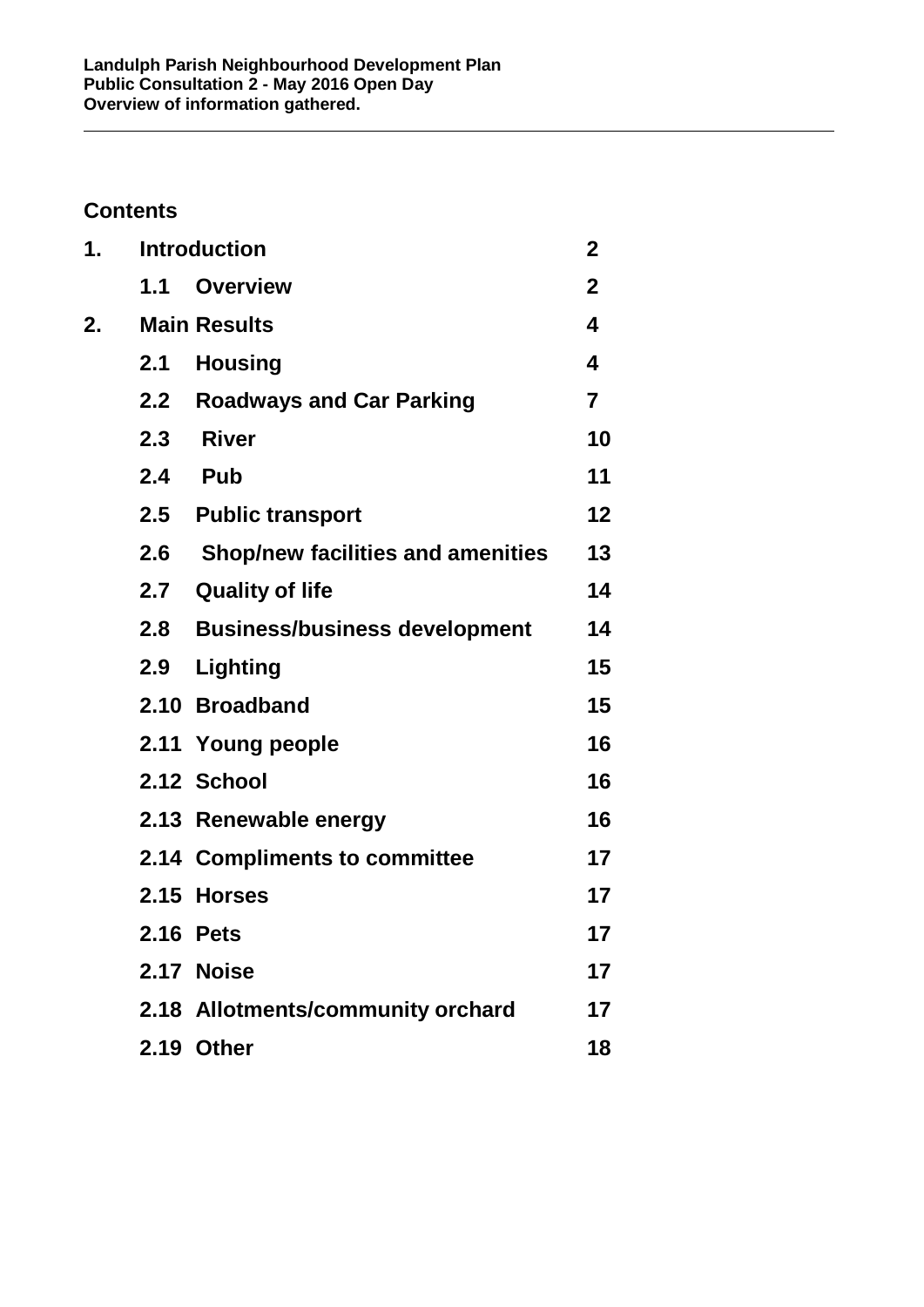## <span id="page-2-0"></span>**1. Introduction**

### <span id="page-2-1"></span>Summary of event

Using Public Consultation 1 as a guide, the Steering Group planned for an Open Day Exhibition in May 2016 at Landulph Memorial Hall. The aim was to provide information about the nature and purpose of Neighbourhood Plans together with the results of the discussion groups as well as seeking further input from the community.

Display boards were set up detailing the intention and nature of the Plan and inviting the public to express their views or comments. Members of the Landulph NDP were on hand to answer questions. People were invited to write comments on post-it notes and attach to the relevant board and to write additional comments on pieces of paper or send a letter. The views of all residents and businesses were invited. 120 people attended, 60% of whom indicated on entry that they had not attended any previous consultation events.

The following analysis and Report, published in July 2016, details 539 comments and suggestions arising from the Open Day Exhibition. Comments about development made it clear that there was no desire for any big estates to be developed in the parish, that small scale developments were preferable and that development should be aligned and viable with the current infrastructure. Other issues raised included road access, parking, continued access for the general public to all parts of the river and quayside, facilities in the parish, and public transport. It was suggested that a Housing Needs survey was needed to determine the need for Affordable Housing.

### **Overview**

A significant number of comments were received in the form of post-it notes put on individual boards in response to particular areas of questioning. In addition attendees were invited to put comments into a sealed box. Also some individuals who were not able to attend the event in person took the opportunity contact members of the committee through other means including emails and written notes and these were added to the comments box.

The overall response in terms of individual items of information from the day is summarised in the following table:

| l Post-its off boards                          |  |
|------------------------------------------------|--|
| Out of comments box (inc. E mails and letters) |  |
| Total                                          |  |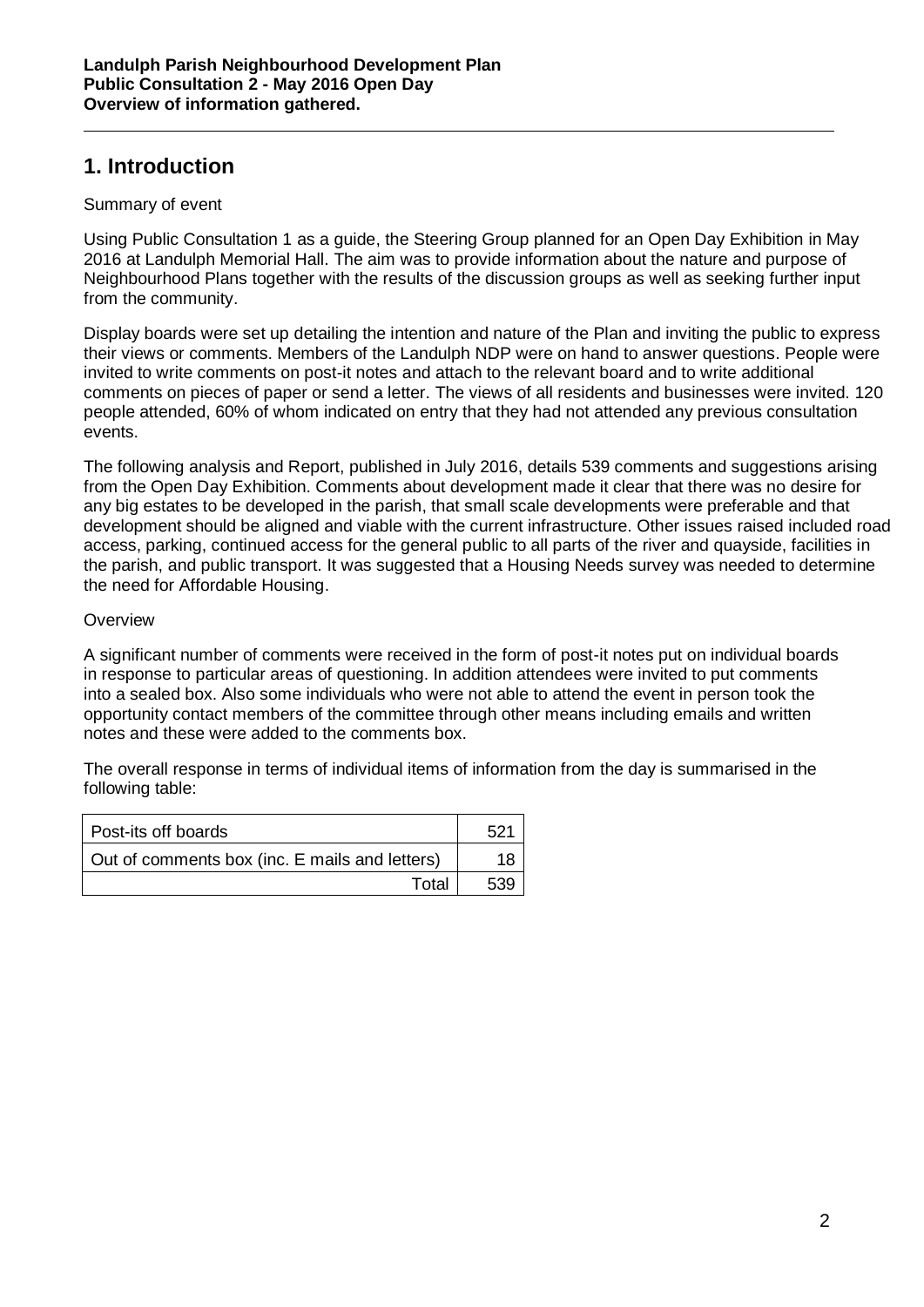It should be noted however that many of the comments posted on the boards and in the comments box had multiple themes included and these have initially been extracted into a summary of the topics which were actually mentioned in them on the day. This summary is outlined in the following table:

|                                   |     | <b>Comments</b> |
|-----------------------------------|-----|-----------------|
| <b>Topic</b>                      | n   | %               |
| Housing                           | 192 | 26.1%           |
| Roads & Car Parking               | 143 | 19.5%           |
| River                             | 71  | 9.7%            |
| Pub                               | 64  | 8.7%            |
| <b>Public Transport</b>           | 47  | 6.4%            |
| Shop / new facilities & amenities | 38  | 5.2%            |
| Quality of life                   | 32  | 4.4%            |
| <b>Business Development</b>       | 30  | 4.1%            |
| Lighting                          | 28  | 3.8%            |
| <b>Broadband</b>                  | 19  | 2.6%            |
| Young people                      | 17  | 2.3%            |
| School                            | 13  | 1.8%            |
| Renewable Energy                  | 12  | 1.6%            |
| Complements to committee          | 9   | 1.2%            |
| <b>Horses</b>                     | 5   | 0.7%            |
| Pets                              | 4   | 0.5%            |
| <b>Noise</b>                      | 3   | 0.4%            |
| Allotments / Community Orchard    | 3   | 0.4%            |
| Other                             | 5   | 0.7%            |
| Total                             | 735 | 100.0%          |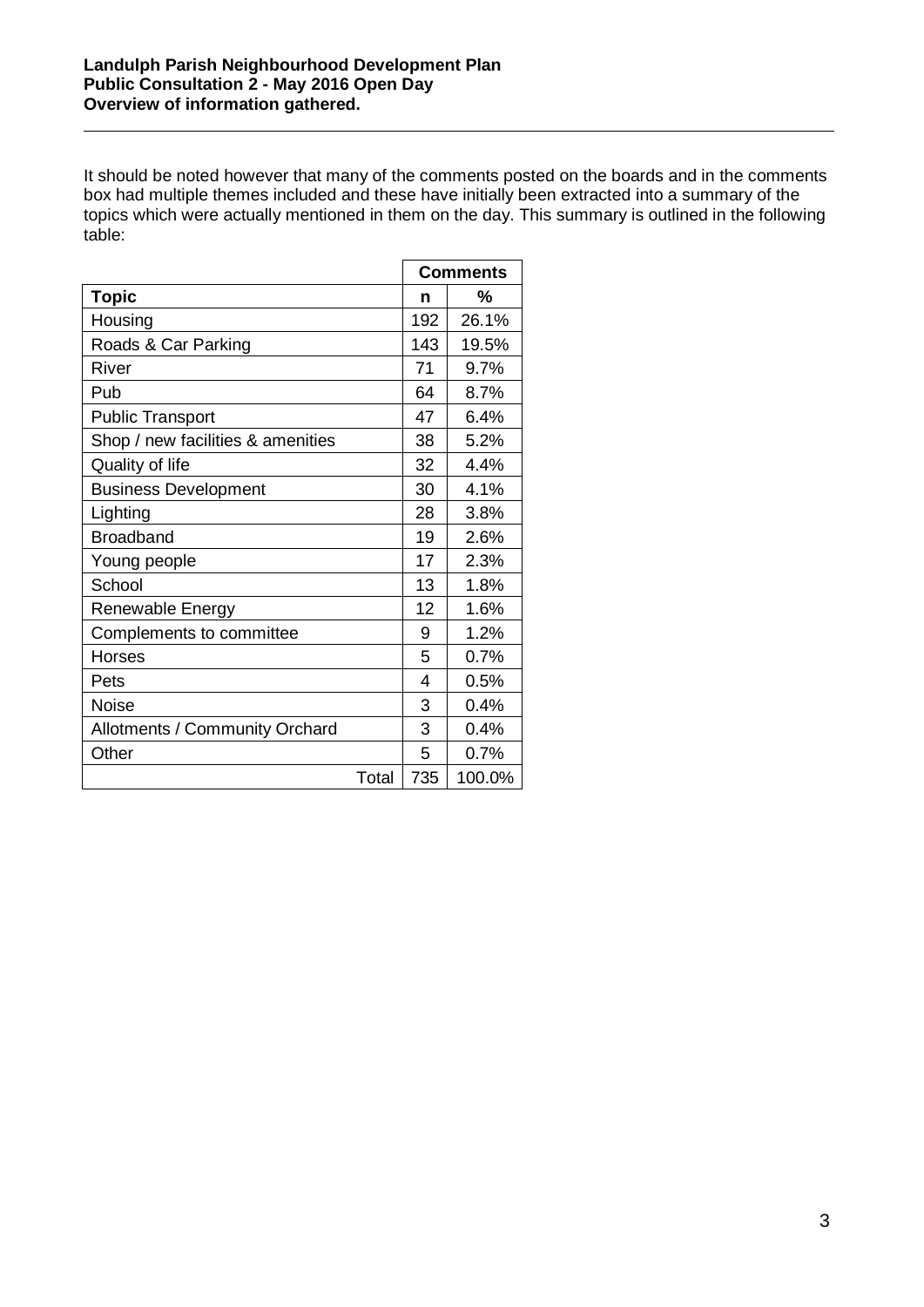What we see therefore is a rich and diverse response which could on the face of it be seen as an indication of the level of interest shown against the various areas. The validity that can be attached to this however is low with some reasons for this being:

- some people may have entered the same thing on multiple boards and post-its
- some people simply responded 'I agree' to others comments. In these instances the exact same comment has been used twice in analysis. However some peoples comments may have been inadvertently led to a greater or lesser extent in these cases.
- there were far more questions about some topics than others and the comments overall will inevitably reflect that

A further difficulty with taking the results at anything other than face value is that the profile of the respondents is not clear but it certainly will not be representative of the whole community of interest in this Neighbourhood Plan. In some cases it is evident that people are answering on behalf of other groups who they may not be able to legitimately represent and in fact are tainted by what they would like to believe.

Great care must therefore be taken with any of the results of this exercise as the bias is unclear. It can however be a useful basis, as with the previous focus groups, in being indicative of additional lines of enquiry which need to be pursued, perceived truths that need to be confirmed and totally new lines of enquiry which need taking to the broader community.

What is interesting however from this top level overview is the interest in topics about which there was no enquiry made in the formal statements on the display boards. In particular a high level of interest was shown with respect to the pub in the village.

In the detail that follows each topic is dealt with in turn in descending order to the frequency of comments. It would be easy to say that this is then in the order of importance to the parish. However it must be remembered that some areas were not mentioned in the enquiry structure and therefore they may be of greater importance than suggested but the question has not been asked and attendees have not thought to bring the item up themselves.

Within each area sub-groupings appear. In some areas these groupings are represented by numerous comments and in these cases it is possible to give some numerical indicator as to the level of interest. In many however the numbers are very small and these can only be relevantly referred to in the general commentary.

In some of the following detail attention is drawn to certain elements by the use of bold type. Other areas use actual comment to emphasise particular points but the temptation to treat these as indicative to all others must be avoided. In all cases the overall narrative is more important in comparison to these individual markers which are to attract the eye only.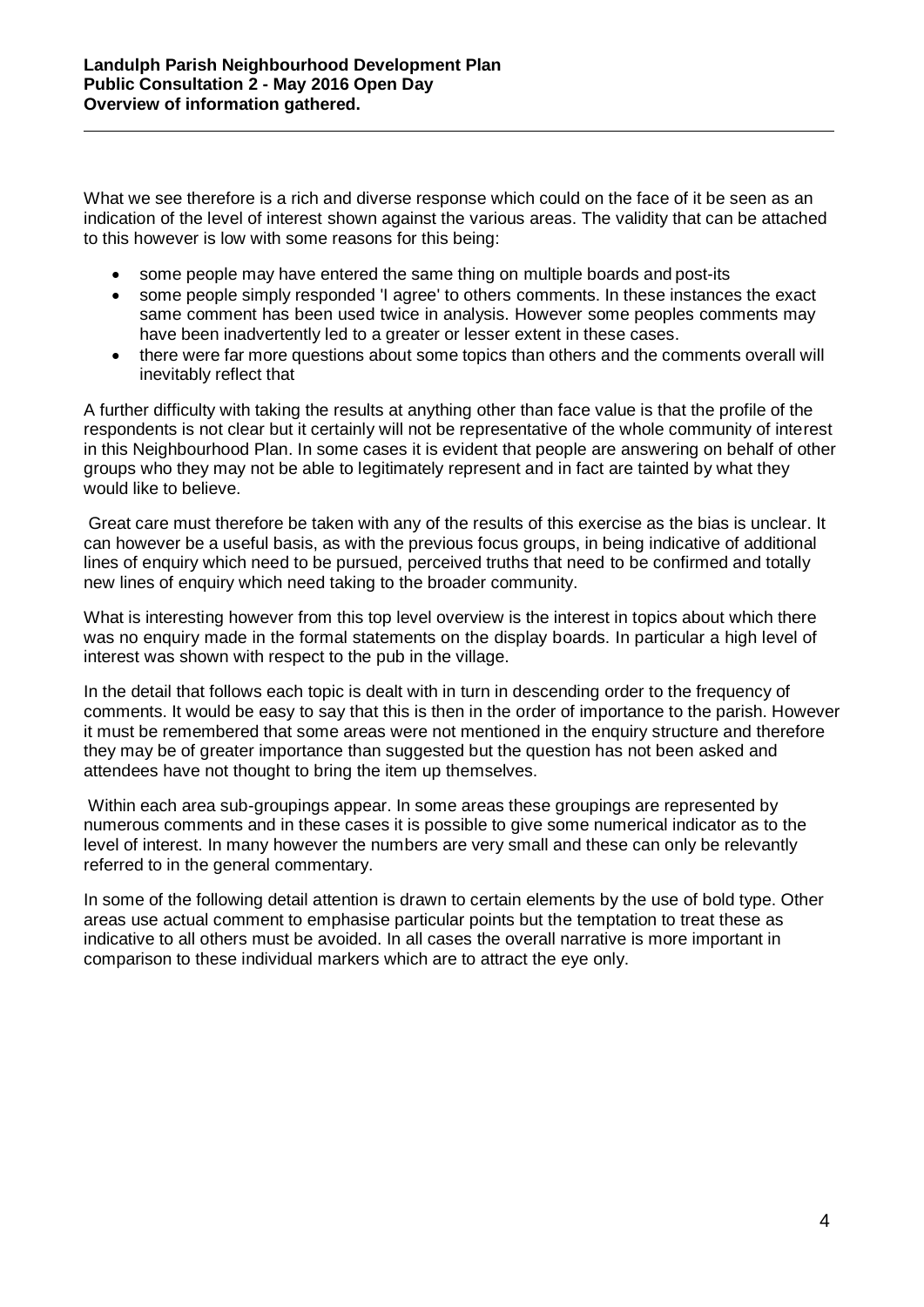# <span id="page-5-0"></span>**2. Main Results**

# <span id="page-5-1"></span>**2.1 Housing**

**Housing notes left overall: 192**

|                              | <b>Comments</b> |        |
|------------------------------|-----------------|--------|
| <b>Sub-topics</b>            | n               | %      |
| Location of development      | 62              | 26.2%  |
| Occupants of new development | 54              | 22.8%  |
| Type of development          | 45              | 19.0%  |
| Intensity                    | 40              | 16.9%  |
| Housing needs survey         | 11              | 4.6%   |
| Other                        | 25              | 10.5%  |
| Total                        | 237             | 100.0% |

NOTE: Total of subtopics in each group will not equal overall as there is regularly more than one thing covered on a single note.

#### **Location of development**

The highest number of comments about any item were expressed with relation to building on the quayside. These responses were split between those who commented that there should be no building on the **quayside** and a slightly smaller number who suggested there should be limited development. A significant number of this latter group commented that there should not be overdevelopment which they perceive there is with the current proposals. A further comment suggested that there should be no development in any flood risk area, suggesting again the quayside should not be developed.

A significant number of comments suggested that development should take place on **brown-field** sites, and in particularly greenhouse sites were suggested. Some thought there should be **in-fill building** throughout the village and went on further to say that this could be phased over a period of time and matched to a more organic growth pattern in the parish. A similar number of comments suggested that development could be in close **proximity to the A388**  but it was also pointed out in one comment that this could create an undesirable area being so far away from the centre of the facilities available, albeit closer to public transport links. There were a variety of individual responses with relation to the positioning of development which included:

- near the school
- within the village boundary
- not within the village boundary
- not to the north of the village

*' should be nearer A388 to reduce traffic'*

*'Deter development of waterfront'*

 *We need to limit development of* 

*'Small scale housing developments + infill only. Utilise redundant glass house site'*

*the quay'*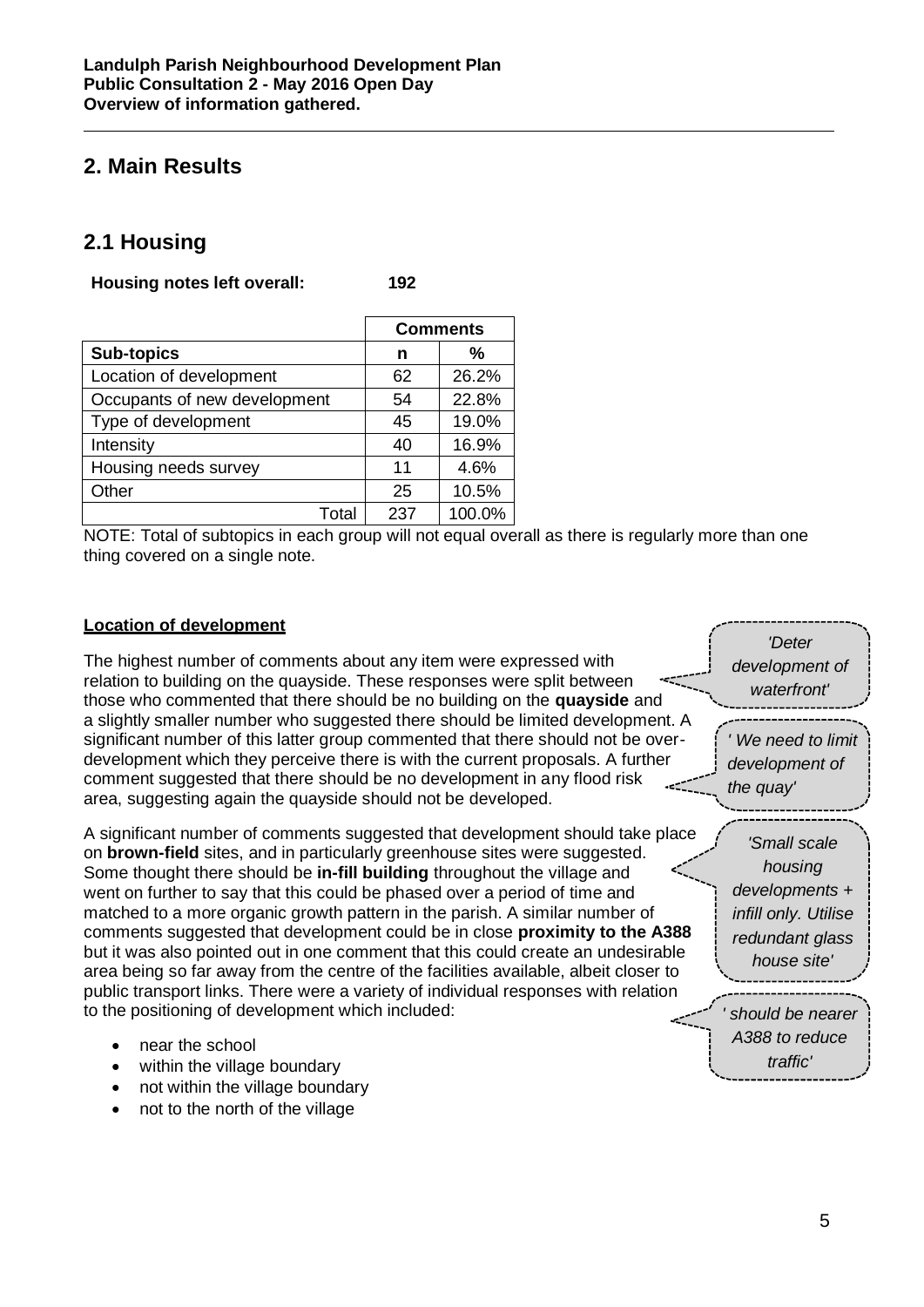### **Occupants of new developments**

The issue of **second homes** brought a considerable number of comments. Although the majority said there should be no second homes and some went on further to say that this would mean no new build second homes. Many also said that second homes should be acceptable but numbers should be limited. On the other hand a significant number said that there should be no restriction on second homes with some comments reminding that some second home owners retire to the village eventually. Others suggested that second homes should be acceptable but that they should pay more tax or make a contribution to the village in some other way. Further comments suggested that second homes provide work for locals but this was also disputed as not necessary.

A significant number of comments suggested that new development should be for **locals only** and this perhaps repeats the comments from the second homes questions. However a small number of comments went further and suggested that there should be some care to understand what people really mean by local. **Family** is also a word which features in many comments for proposed occupancy of developments.

#### **Type of development**

Several types of need were identified through the comments including:

- sheltered housing
- care home/residential home
- retirement apartments
- step down accommodation (places to downsize from larger homes)

but the majority of comment concentrated on the perceived need for **affordable homes**.

Mixed views were expressed with respect to some of the detail for such affordable housing.

Although there were comments relating to the need for rental property, another suggested that they should be for home owners as this was committing them more to life in the village. Some included comments that houses should be particularly for **young people** and others thought it should be to do with local needs, not just affordable accommodation. On the other hand there were reservations that affordable homes would not be sensible without better public transport and infrastructure. Also comments were made that the genuine need for affordable housing was dubious and another suggested that as reasonably priced housing does not sell anyway in the village why should we be considering building more? The idea of a **self-build** development was also put forward in order to make property affordable and valued.

One comment stated that the best development for the community would be to build a new pub.

*'Affordable housing must be linked to the requirement in the parish'*

*'2nd homes are detrimental'*

*'We had 2nd home before retiring here'*

*'increase council tax on 2nd homes'*

*'only for people who live/work, were born here and intend to stay'*

*'Reasonably priced properties have not been selling recently do we need more?*

*'low cost housing so people growing up in village can afford to stay'*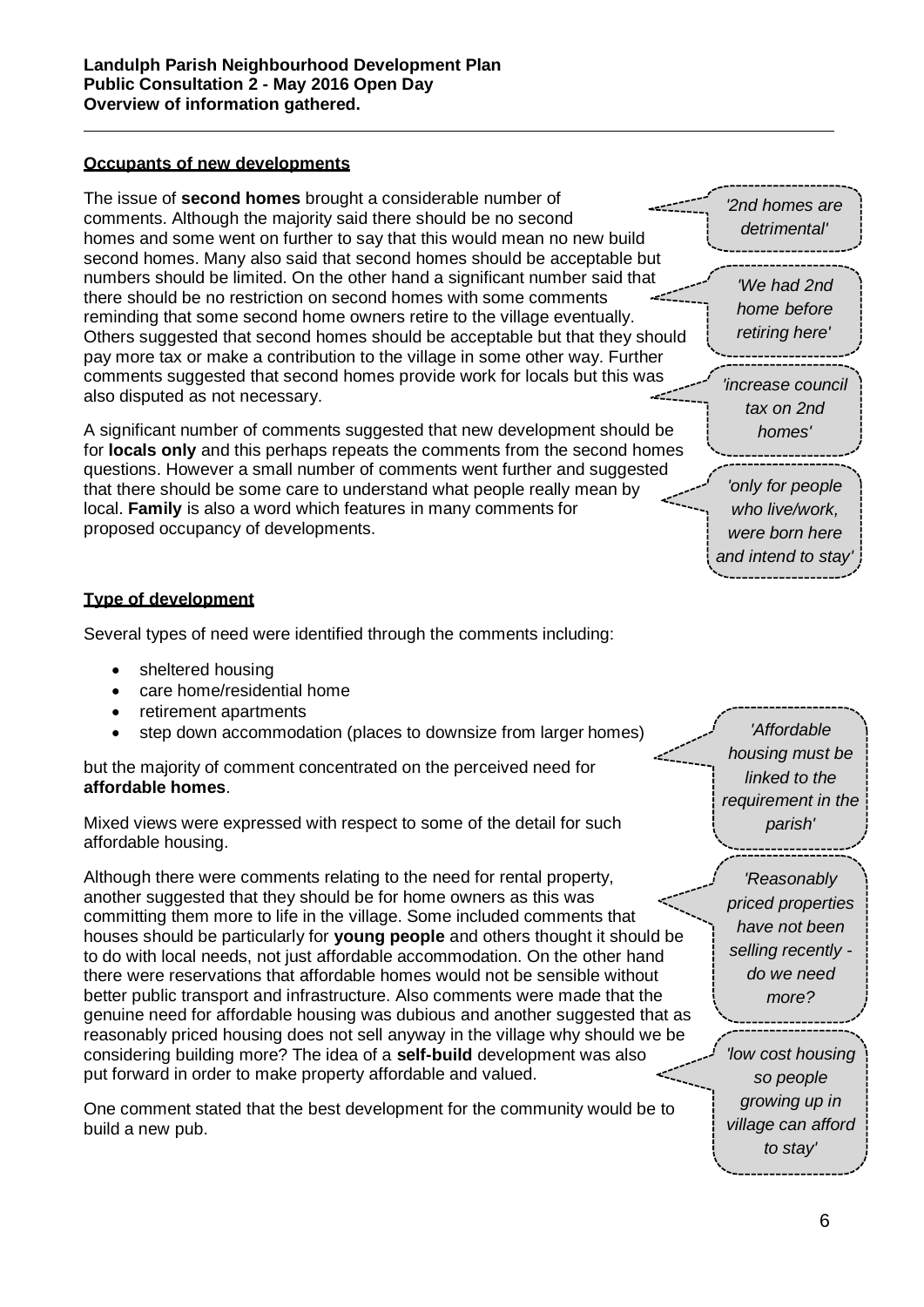### **Intensity**

All comments about this were clear that there was no desire for any big estates to be developed in the parish. Most comments suggested that **small scale developments** were preferable. The majority of comments looked at the small scale developments being of a limited nature. Where this was expressed this was further defined as a size of between 6 and 15 houses. There were also however a significant number, although a minority, who thought the development should be in the form of in-fills only, not any form of actual estate development. The actual numbers for development clearly seem to be important to villagers with there being a lack of clarity as to who will decide what the numbers are and some concern that other developments, particularly in the Saltash area, may reduce or negate the real need for housing in the parish. Some comments went further to suggest that the profile of houses for sale normally in the vicinity suggest that demand to live here is actually low.

Only one comment suggested there should be no more houses built. Small numbers of helpful other comments also suggested that appropriate **style, quality of building and energy efficiency** were important considerations. Another mentioned that small scale development as in previously seen projects often include cul-de-sacs and care should be taken to include linkage, footpath/cycle ways if this avenue is pursued to avoid 'dead areas' and encourage community.

#### **Housing needs survey**

A significant number of comments suggested or implied that there needs to be a **detailed housing needs survey** carried out for the parish. Many other comments expressed a lack of knowledge which would be resolved by this so the numbers expressed at the beginning of this section regarding this sub-topic probably seriously underplay the real interest.

Generally it was thought that this survey should focus on local needs but not surprisingly there was concern that development actually should be aligned and viable with the current infrastructure, not necessarily what was seen to be needed. As previously suggested this needs to be considered carefully against other planned developments in the wider area. Great care will need to be taken with such a survey as there is some evidence that comments relating to identified need appear to be from third parties and therefore may not totally be reflected by those for whom the need is being expressed.

### **Other**

Several other important factors were raised in comments with relation to development of housing in the village.

Car parking was seen as very important by some. In particular many comments confirmed that any new development must have **appropriate car parking** aligned to each unit. On a wider perspective some thought it was important for there also to be a village car park to support the development of the parish. There is more about parking in other sections.

Some comments raised concerns that there was a need for **facilities, community assets** etc if any build should take place but another

*'Small scale housing developments only please (i.e. maximum of 6 properties in each location)'*

*'Limited housing is good - 10-15 houses of mixed type mainly aimed at young families'*

*'Use infill for housing developments and do not extend village envelope'*

*'Need to determine if new houses are needed and if so local only'*

*'sufficient space to park cars so that roadways are kept clear and people aren't forced to park on the pavements as seems the norm with most new developments'*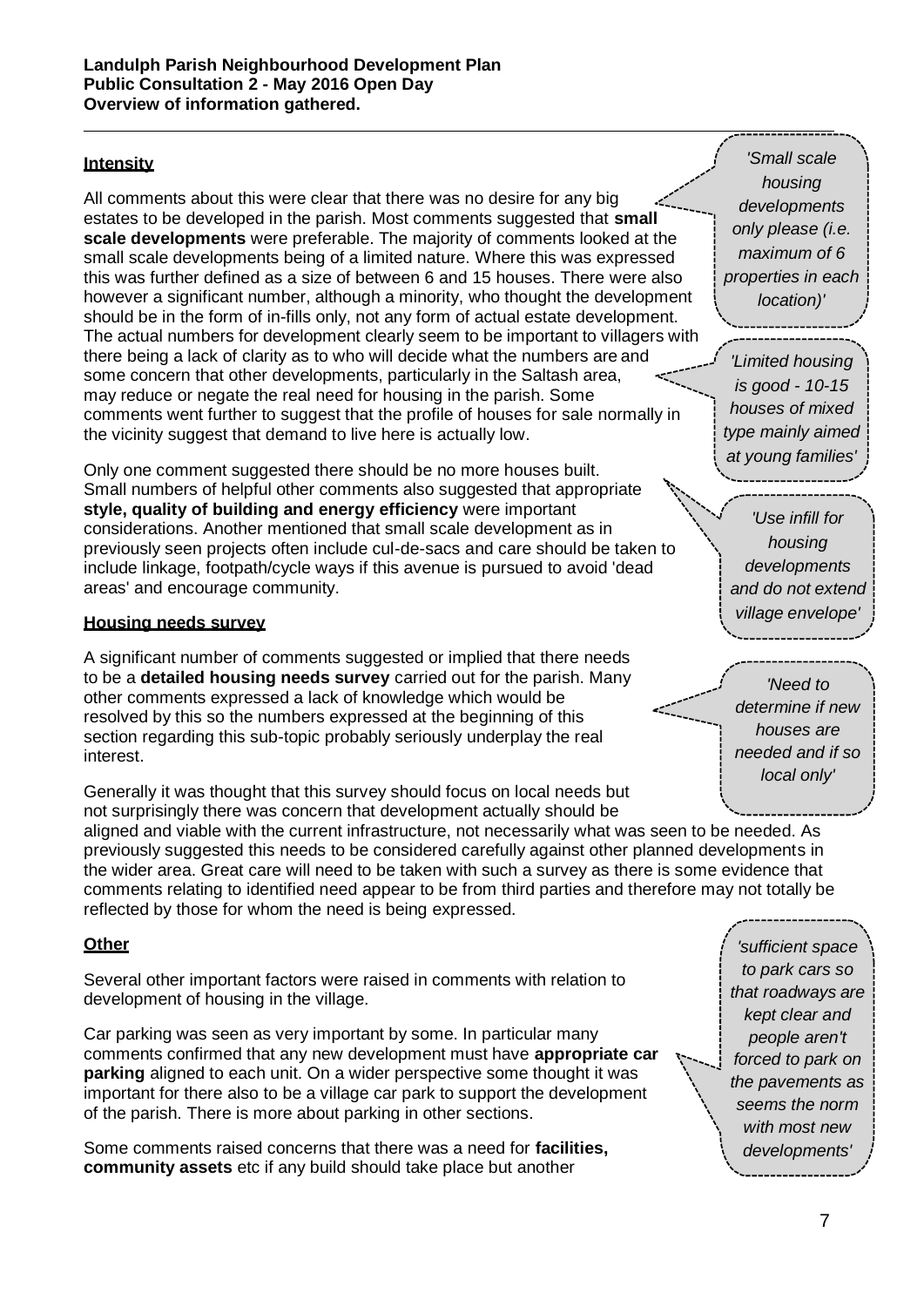commented that it will only be with prospective development that this will be encouraged. With respect to the **style and type** of build there were only a few random comments made and these included:

- looks are more important than the type of house
- any looks/style acceptable
- they must match in (only two storey maximum)
- mix of designs

# <span id="page-8-0"></span>**2.2 Roadways and Car Parking**

**Roadways etc. notes left overall 143**

|                           |       | <b>Comments</b> |        |
|---------------------------|-------|-----------------|--------|
| <b>Sub-topics</b>         |       | n               | %      |
| Footpaths and cycle paths |       | 55              | 29.6%  |
| General road access       |       | 24              | 12.9%  |
| Car park and parking      |       | 21              | 11.3%  |
| Passing places            |       | 17              | 9.1%   |
| <b>Additional traffic</b> |       | 16              | 8.6%   |
| Drivers                   |       | 15              | 8.1%   |
| Road width                |       | 11              | 5.9%   |
| <b>Speed limits</b>       |       | 6               | 3.2%   |
| Horses                    |       | 5               | 2.7%   |
| Hedge trimming            |       | 4               | 2.2%   |
| Signage                   |       | 3               | 1.6%   |
| Tractors                  |       | 2               | 1.1%   |
| Other comments            |       | 7               | 3.8%   |
|                           | Total | 186             | 100.0% |

NOTE: Total of subtopics in each group will not equal overall as there is regularly more than one thing covered on a single note.

### **Footpaths and cycle paths**

**Footpaths** were the most mentioned area with relation to roadways in the comments. Where mentioned the majority regarded footpaths in the village to be the most important factor that needs addressing, particularly the routes to/from the school. But a significant number also went further to include paths up as far as the main road (A388).

There was some inference for the latter that this should not necessarily follow the route of the existing roadway.

**Cycle paths** also received a high level of interest, albeit less than footpaths, and a similar breakdown was seen as to whether these were generally in the village or as far as the main road.

With relation to routes designated for non-vehicle access/use there were also a couple of comments relating to the possibility of the pedestrianisation of Fore Street and additional/improved **bridle paths**.

*'Footpaths along main routes for walkers/runners.*

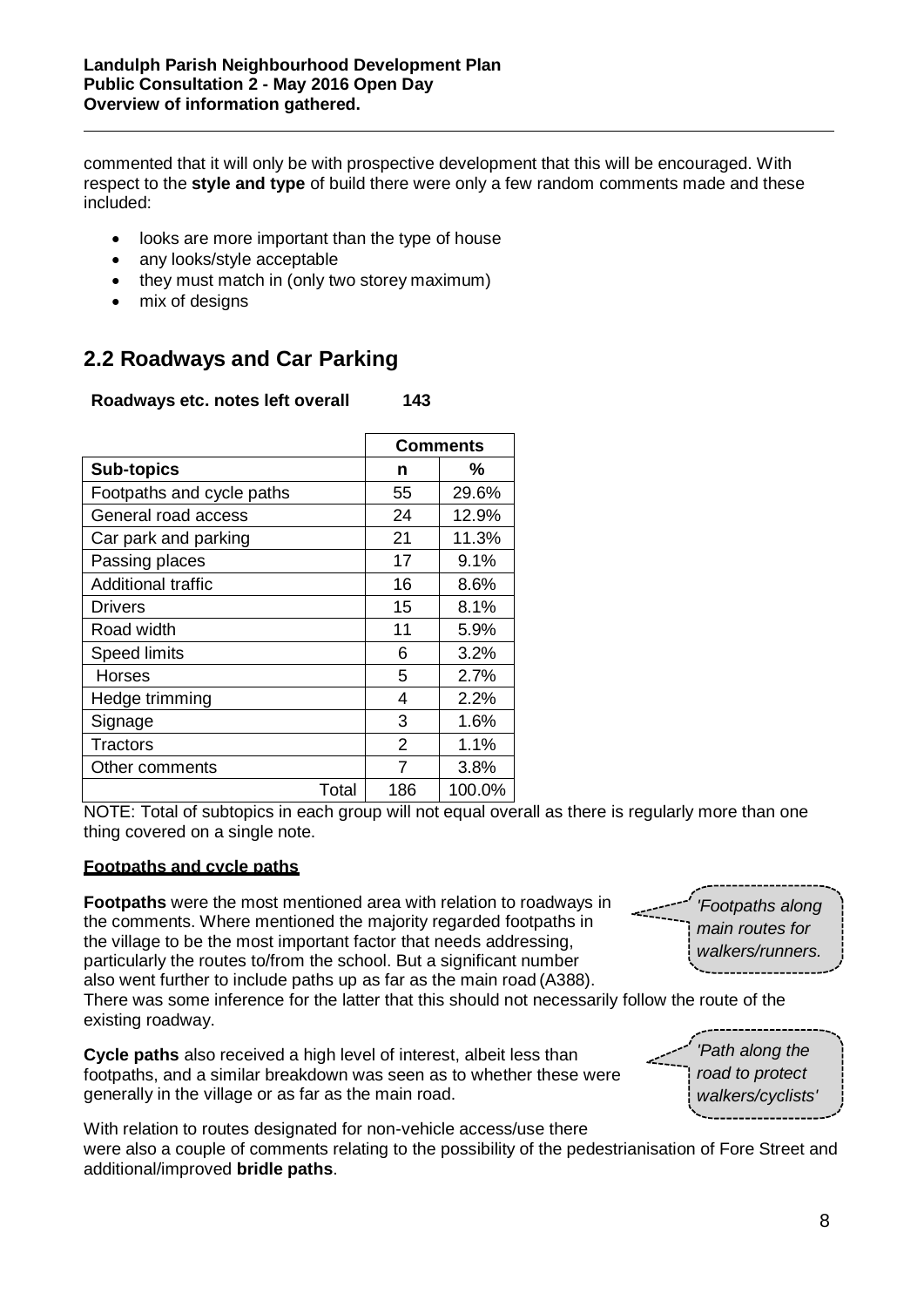### **General road access**

With the exception of one person a significant number of comments identified the **poor road access** to the village being a problem.

A few particularly commented that better roads will be needed if there is to be any development in the village or surrounding area and not surprisingly some also commented on the **maintenance** of the existing roadways, and in particular the need to control the situation with regard to potholes. Although most comments related to roadways between the A388 and the village, one further mentioned the fact that the junction with the A388 was unsafe, needing attention now let alone with increased traffic going from the main road towards the village.

There was however another view expressed by some, with one comment suggesting that our poor roads are actually protecting our local environment and another simply stating that the current road is one of the things that is positive in providing easy access to the main road network.

Although only specifically mentioned in one comment, several talked about the **impact of development** on transport and access. This recognition of the inevitable pressure on roads and what might be absorbed by the current infrastructure clearly presents concerns for current residents and there is an underlying suggestion that there will bea need for a **transport/traffic impact assessment** aligned to the housing needs assessment before any recommendations are proposed.

One comment suggested that the roadway issue could be avoided if development was on the A388 (The Pasty Shop). However, although this site appears in several comments others are less sure of the appropriateness of this location as it is so far away from the main village.

### **Car park and parking**

Parking brought forward an equivalent number of comments to that received about footpaths. Generally the comments fell into three categories:

- current car parking is **inadequate** particularly in Fore Street
- any new development must have **sufficient car parking** spaces attached to each unit
- there should be further **village parking** available for both residents and visitors.

A dedicated village car park was mentioned by some.

One comment suggested that multiple car ownership of those living in Fore Street does not help the situation but perhaps this is not surprising given the public transport situation.

### **Passing places**

A significant number of comments related to the passing places on the main access road into the parish and the village. Although some

*'* Potholes need regular inspection and filling - some are really deep and hazardous

*'Any chance of getting the potholes filled??? Road resurfaces??'*

'road infrastructure cannot support more vehicles than we currently have'

*'* Car parking to be made available to residents as well as punters'

*' off road parking to maintain safe roads'*

*' just improve passing places'*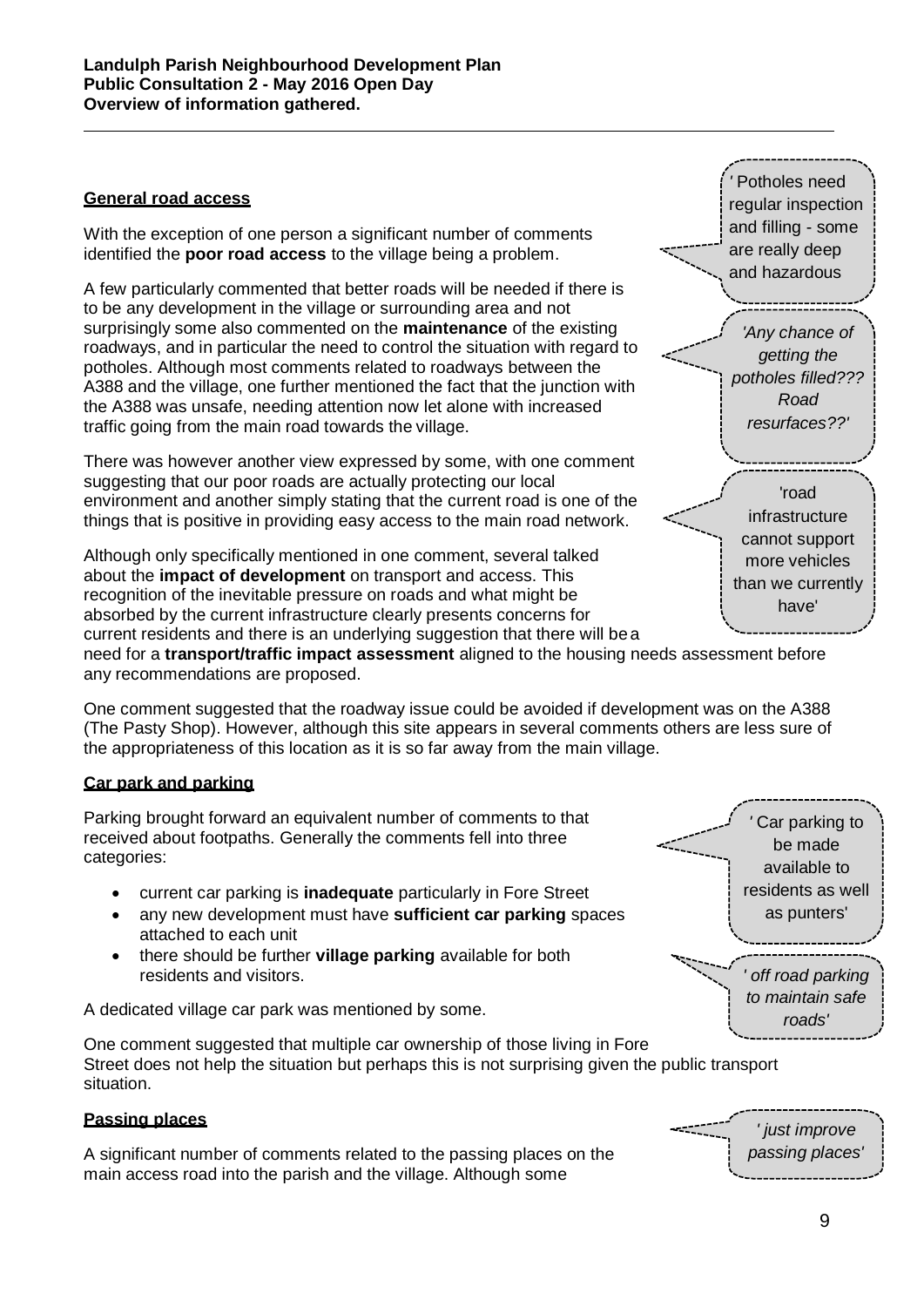individuals thought there should be more, others thought the current situation was acceptable. Overall better identification of passing places seems to be behind some of the comments along with being more **fit for purpose**, with only one person saying there should be better signage. A number of individual comments suggested that general understanding of /or imposition

of a **priority system** on the narrow roads would be useful. A couple of people suggested we should simply formalise what actually happens now.

### **Additional traffic**

The next largest number of comments were to do with the fact that many believe there should be **no extra traffic**. Generally this was seen to relate to the current village area but some also thought there should be no extra traffic in the roads to the village either.

### **Drivers**

There were a significant number of comments relating to the driving **ability**  of individuals, whether they were **courteous** and caring to other road users and if there was **compliance** to the rules of the road designated either by law or by signage. In particular when looking at the detail of comments speeding is seen as an issue. At the same time there was comment as to

'Careful driving would help' - 'Maybe lessons in reversing would be useful'

the ability of some drivers to be on the road in the first place with reversing receiving a particular mention by some.

### **Road width**

There were no comments suggesting that any of the road widths should be increased. In fact significant number commented that they should be **no wider**. Some comments went further to suggest that widening of the roads would in fact encourage speeding.

### **Speed limits**

A number of comments related to the prospect of **reducing the speed limits** at various points through the network. Perhaps a needs assessment as previously suggested could consider this as well. Speeding certainly appears to be an area of interest to many as this is also mentioned with relation to the width of roadways and implied under poor driving comments. One comment particularly identified very large tractors speeding as a concern. Another comment suggested that as well as cars, vans drive very fast and this is problematic particularly for children on the school run.

### **Horses**

A number of comments identified horses and their impact on roadways as an issue which requires some attention. Further the mess left on the roads was raised as an irritation and potential hazard..

### **Hedge trimming**

A number of comments focused attention on the problem with hedges in the roadways/lanes and that more regular attention is needed.

### **Signage**

Although a few people suggested in their comments that there should be less signs which may lead to better compliance with those that are there, a similar number suggested there should be more

'Hazard of unaccountable riders and horses'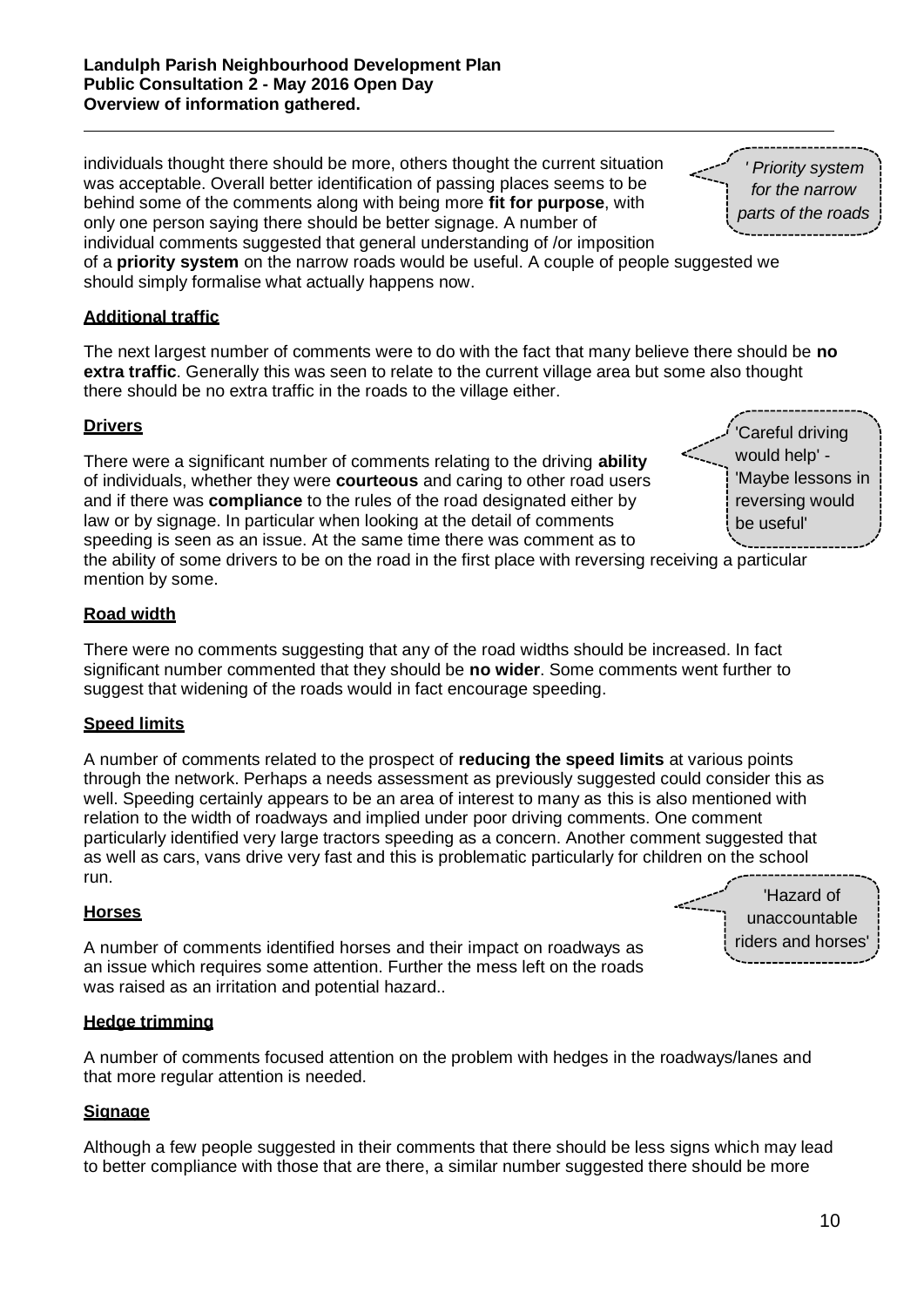signs to cope with a variety of difficulties including the suitability of roadways, expectations and facilities.

#### **Tractors**

A few comments mentioned the large tractors now using our roadways in terms of the speed that they travel at (previously mentioned) and the mud/mess which they can leave, therefore impacting on the safety of other road users.

### **Other comments**

Although the majority of comments fell into the categories previously headed there were a couple that did not but are worthy of mention as they may trigger some broader thinking in the community.

One comment from an individual who is generally happy with the roads, several that the development of **car share schemes** of various types might be a useful idea for the future. See the Public Transport section for more detail of this.

Another comment suggested that there might be a **delivery hub** where companies could leave items, enabling people to collect without increasing numbers of vans coming into the village. The ever increasing use of on line purchasing with delivery may again be something to be considered as part of a detailed needs assessment.

## <span id="page-11-0"></span>**2.3 River**

### **River notes left overall 71**

|                                 | <b>Comments</b> |        |
|---------------------------------|-----------------|--------|
| <b>Sub-topics</b>               | n               | %      |
| General Public Access River and |                 |        |
| Quay                            | 44              | 61.1%  |
| Keep view/riverside rural AONB  |                 |        |
| etc                             | 18              | 25.0%  |
| Public amenity                  |                 | 9.7%   |
| Other                           | 3               | 4.2%   |
| Total                           | 72              | 100.0% |

NOTE: Total of subtopics in each group will not equal overall as there is regularly more than one thing covered on a single note. Further in this case 7of the overall comments are reported in Housing as they were specifically about no development on the quayside.

Many comments related to aspects of the river and riverside. Some of this has already been covered in the housing section earlier in that a number of comments said there should be no, or very limited, development on the quayside.

### **Access**

Many comments, the majority for this topic, confirmed that there should be continued access for the general public to all parts of the river and quayside. A smaller number of comments related specifically to access

*'* River access is key - the river defines the Parish and barriers to its access should be removed'

to the slipway on the quayside and that this should be available to the public. One comment went as far as saying that the pub owners should be forced to give access to this slipway facility.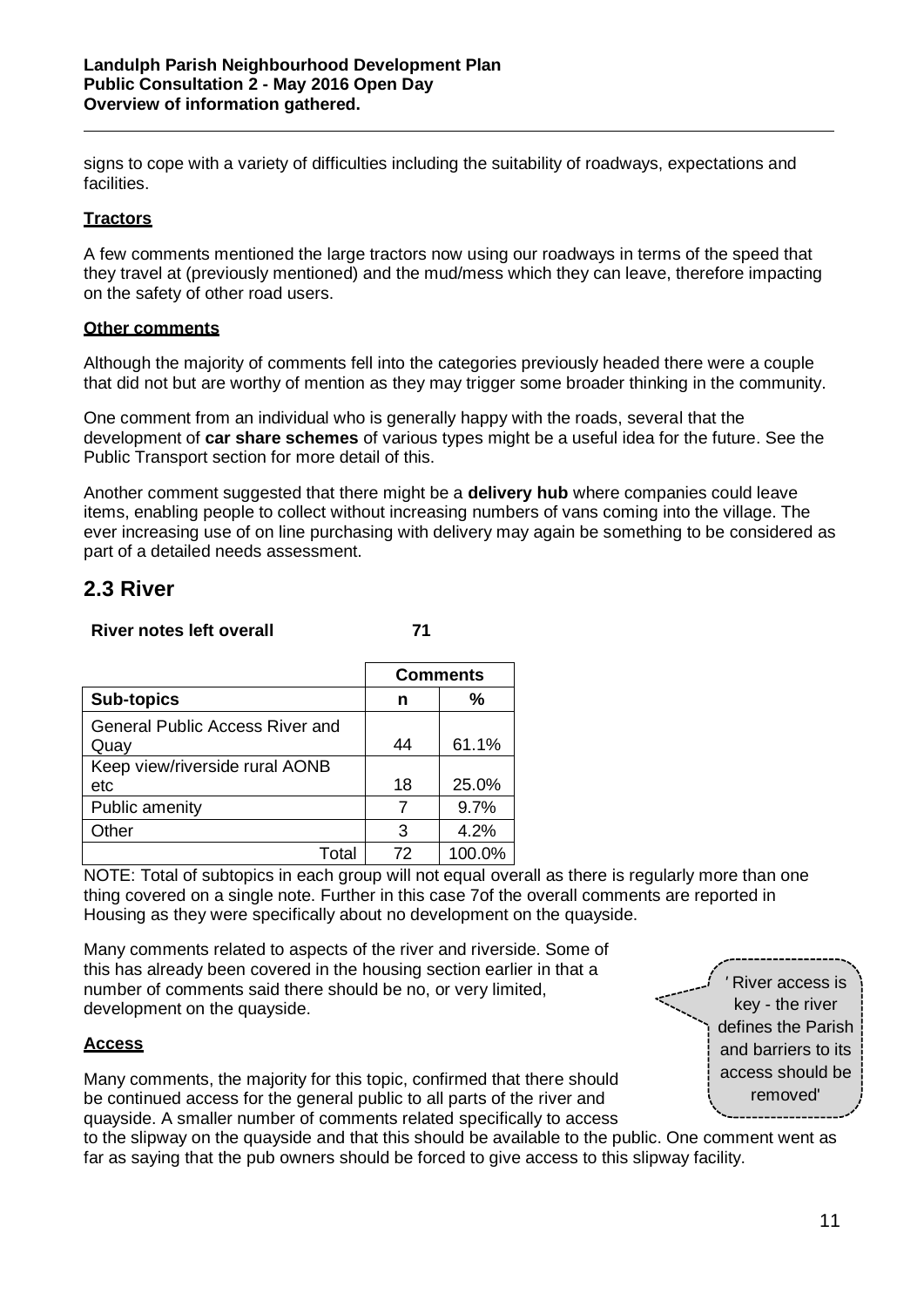### **View/AONB**

*'* Protection for water frontage in AONB area vital for Cargreen

A significant number of comments related to the high value that individuals put on the views when seen from the riverside and when

looking down at it, its rural nature and contribution to the area being an area of outstanding natural beauty. Some comments suggested that this status could easily be compromised and great care should be taken to ensure that this does not happen.

#### **Public amenity**

A number of comments considered the quayside and riverside with respect to the development of further amenities such as water sports as well as better walking facilities. At the same time current uses including sailing and walking should not be impacted by any future development. One comment even suggested that there should be a swimming pool on the quayside.

#### **Other**

Several other comments were made relating to the river and quayside. One was about valuing the clearing and management of the river frontage, the inference being that this should continue with any new scenario. Another raised concerns that farming topsoil was polluting the river. Finally one comment said that trees should be protected.

## <span id="page-12-0"></span>**2.4 Pub**

### **Pub notes left overall 64**

These are not broken down by sub-topic as essentially they all said that a pub was needed in various ways.

*' The pub is the hub!'*

Whereas there were no specific questions regarding the pub raised on

the display boards, a significant number of comments were forthcoming indicating the value that is put on the local pub as a community asset/hub for activity. The majority of comments simply stated that it was needed and an essential part of the future of the village, particularly if the village is developed further.

A few suggested that the functionality of the pub could be combined with that of a shop and/or tea/coffee venue. A few other comments suggested that:

- the parish council should buy the pub
- the pub should be reinstalled in the Memorial Hall
- a new pub should be built (presumably as part of the development programme)

#### **It should be noted that there was more agreement and comment on this than on any other individual sub-topic from the important areas of direct enquiry.**

From this point in the report the format changes slightly. The amount that there is to say about subtopics is fairly small and although the numbers are presented these are not necessarily discussed individually as the relevance is as part of an overview.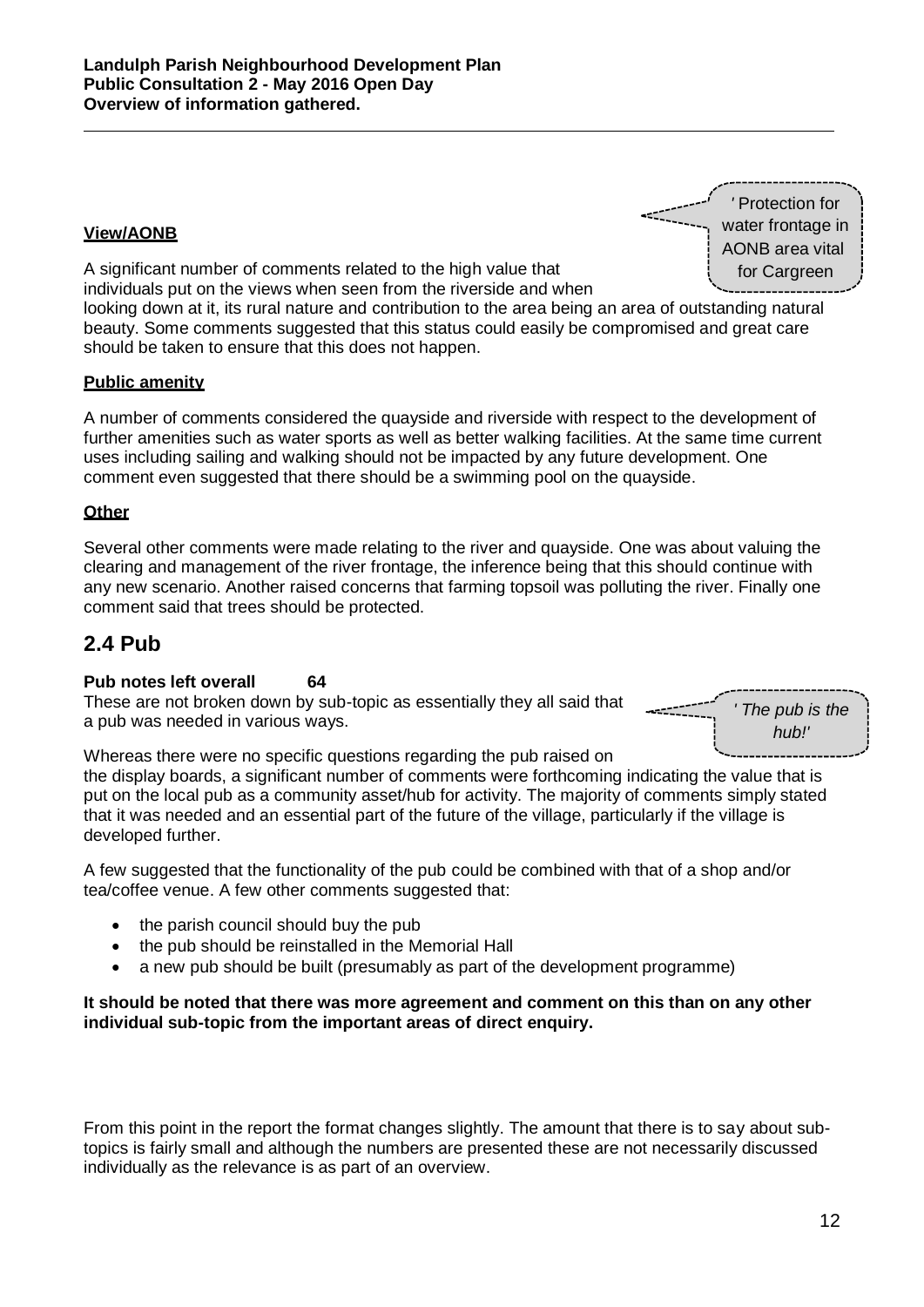# <span id="page-13-0"></span>**2.5 Public transport**

**Public Transport notes left overall 47**

|                        |       | <b>Comments</b> |        |  |
|------------------------|-------|-----------------|--------|--|
| <b>Sub-topics</b>      |       | n               | %      |  |
| <b>Bus</b>             |       | 36              | 75.0%  |  |
| Car share type schemes |       | 5               | 10.4%  |  |
| Not needed             |       |                 | 8.3%   |  |
| Ferry/River taxi       |       | 3               | 6.3%   |  |
|                        | Total | 48              | 100.0% |  |

The majority of comments relating to public transport are about bus services and the need for them, or an inference of this. Many comments went further to suggest that the development of better public transport would be essential to any ongoing development plan despite some others commenting that people appeared to manage very well at the present time without much in the way of services. Some suggested that services were not necessarily required every day and others that the priority should be for a service to Hatt or Saltash to connect with other public transport services. However it was also noted that if development was actually at or on the main A388 this would probably not be needed.



There were some notes of caution raised with the mention that Cottons

had offered to run a community bus service but interest was minimal and that the current Waitrose bus was hardly used.

A couple of comments went further to say there was no need for additional public transport as everyone in the village has their own car.

Car sharing was raised in several of the comments under several different guises i.e.

- car share to the pub can be useful
- shopping car share would be valued by some
- there is a need for volunteer drivers to support local needs of non-drivers

A few suggested river transport could be useful either to Plymouth or more closer to home to the nearest station and pub on the river.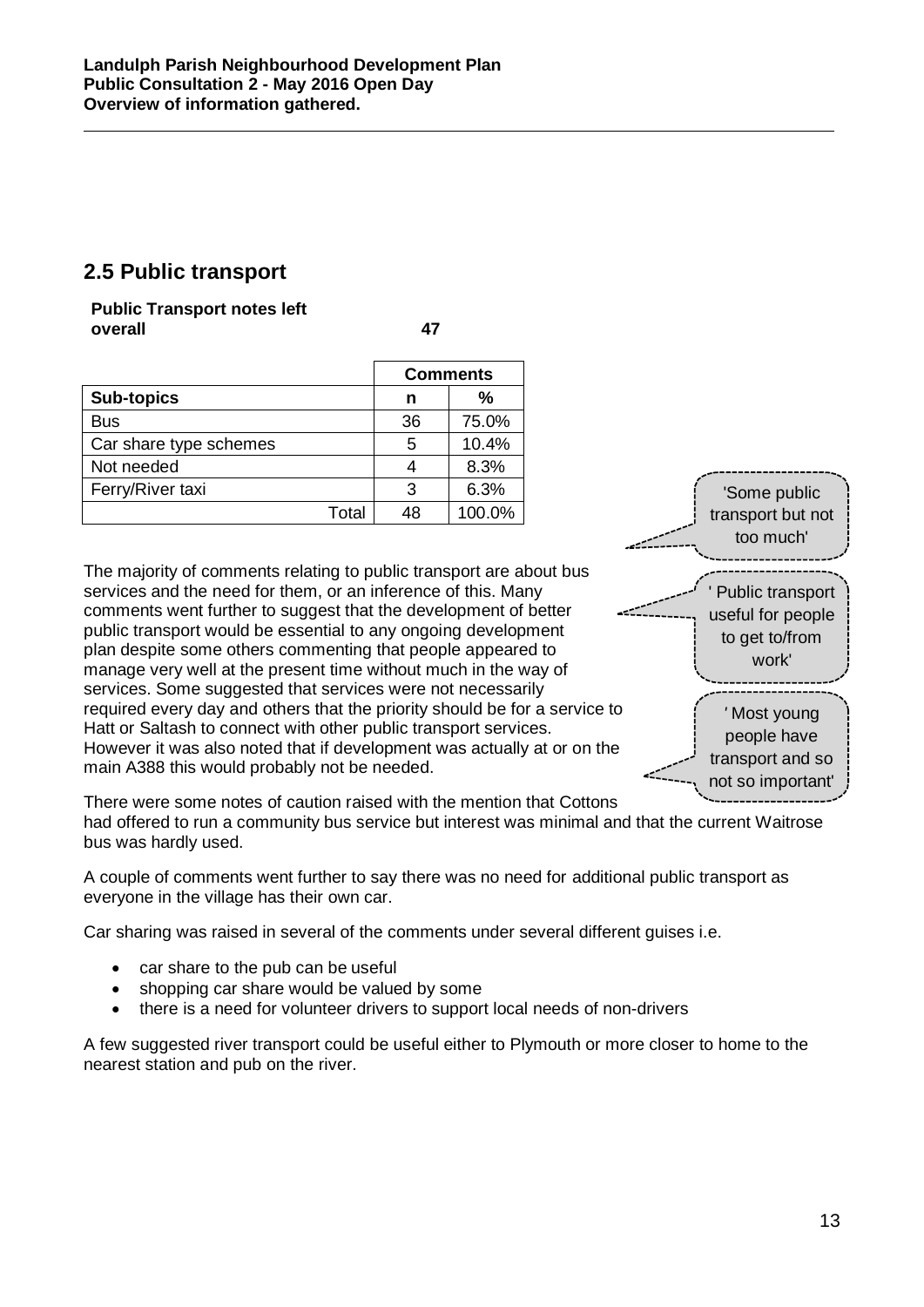# <span id="page-14-0"></span>**2.6 Shop/new facilities and amenities**

**Shop/new facilities and amenities notes left overall 38**

|                           |       | <b>Comments</b> |        |  |
|---------------------------|-------|-----------------|--------|--|
| <b>Sub-topics</b>         |       | n               | %      |  |
| General store             |       | 26              | 56.5%  |  |
| Tea/Coffee shop           |       | 9               | 19.6%  |  |
| Lack of general amenities |       |                 | 8.7%   |  |
| Library                   |       | 3               | 6.5%   |  |
| Other comment             |       |                 | 8.7%   |  |
|                           | Total | 46              | 100.0% |  |

Although separated out in the following by functionality, some comments suggest or appear to be saying that a combination will be the best way forward for example, the Memorial Hall hosting a pub/shop/tea rooms. A significant number also suggested that the pub should accommodate a shop and other services.

Overall there is considerable support for a shop in the parish but the definition of this varies as to being village run, a community store or a shop. It is not clear from this whether the expectation is for a significant volunteer force being required as if that is the inference it would have to be carefully checked that volunteers would be available. Some raised concerns that the village will not in fact be attractive to young people after development if there isn't a shop and another commented that there was not enough business to justify one anyway. A number of people also thought that a shop should incorporate post office facilities.

A significant number of people commented that a tea/coffee shop would be a welcome addition to local facilities and some also thought that this could link to youth projects/activities.

At the same time a few individuals thought that generally there was a lack of amenities in the parish, yet some others suggested that if development was only limited there was sufficient in the way of amenities already here.

Further comments suggested that existing facilities could be used more. For example it was suggested that the Rectory Rooms could house a library and shop, while another suggestion was that the Memorial Hall could be used for more leisure classes with a further comment saying that it should become the main hub for the people of the parish.

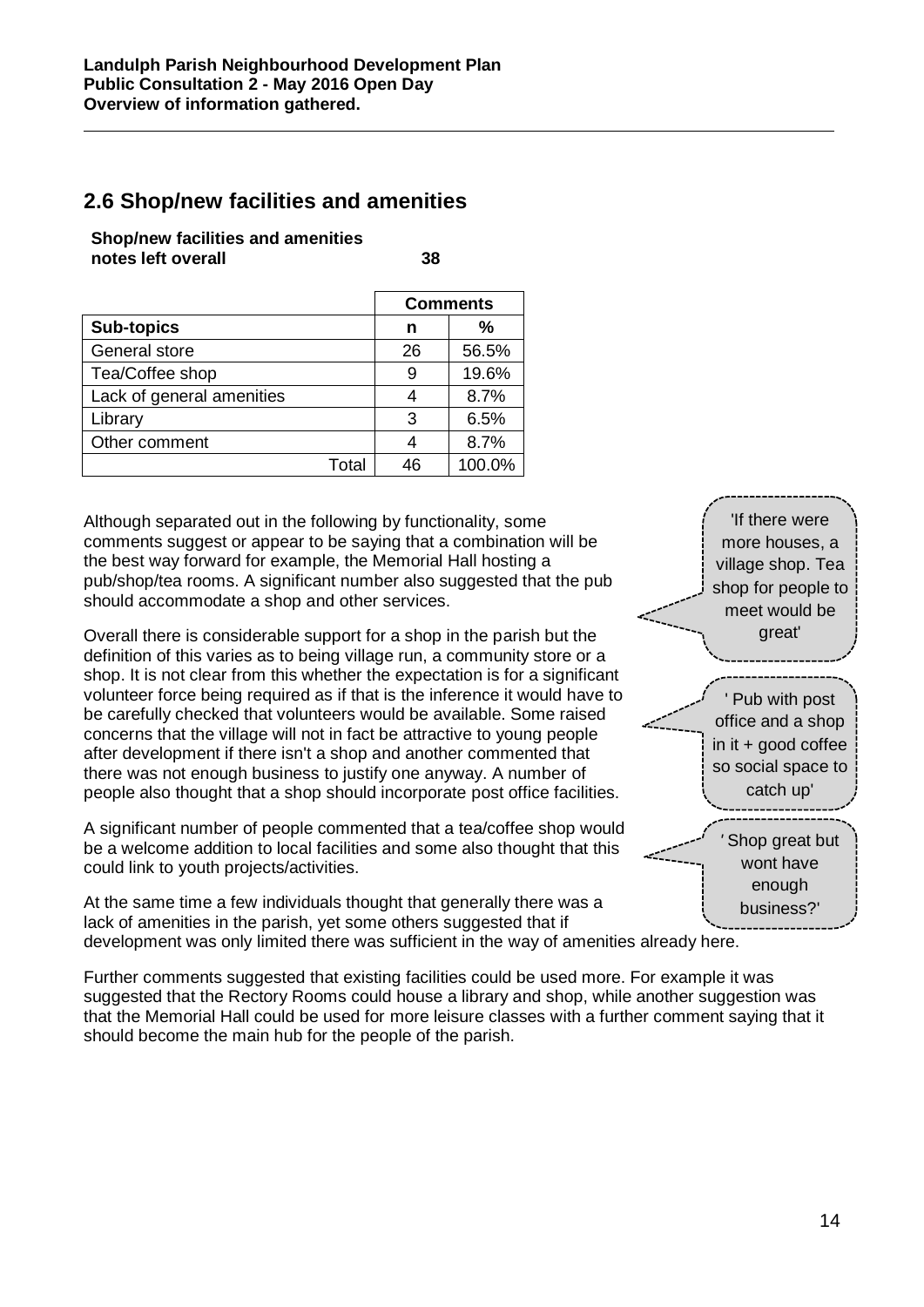# <span id="page-15-0"></span>**2.7 Quality of life**

### **Quality of life notes left overall 32**

|                                                           | <b>Comments</b> |        |
|-----------------------------------------------------------|-----------------|--------|
| <b>Sub-topics</b>                                         | n               | ℅      |
| AONB - Beauty - environment -<br>peaceful                 | 22              | 53.7%  |
| Community spirit - supportive<br>community - friendliness | 17              | 41.5%  |
| Safe                                                      |                 | 2.4%   |
| Concern                                                   |                 | 2.4%   |
| Total                                                     | Δ1              | 100.0% |

Two main overarching themes emerge with relation to the quality of life in the parish. The largest number of comments relate to the AONB with mentions specifically from some about the river and views of the river. The AONB status is clearly very important to many with people liking the views, the beauty and the environment and probably supporting one comment that we do not wish to turn the village into a town.

Community spirit in one form or another is valued by many. The parish is clearly seen as supportive and friendly with the inference being of an underlying self-generating feel good factor. Any potential change that may alter this should be avoided at all cost.

Other comments included the fact that the village offers a safe environment for children. Also raised however was a concern that living outside of the main village can make people feel isolated.

# <span id="page-15-1"></span>**2.8 Business/business development**

**Business/business development notes left overall 30**

|                             |       | <b>Comments</b> |        |  |
|-----------------------------|-------|-----------------|--------|--|
| <b>Sub-topics</b>           |       | n               | %      |  |
| <b>Business opportunity</b> |       | 12              | 37.5%  |  |
| Internet/Broadband          |       | 9               | 28.1%  |  |
| <b>Other Issues</b>         |       | 11              | 34.4%  |  |
|                             | Total | 32              | 100.0% |  |

Although there were a reasonable number of comments relating to business/business development there is little synergy between them. A few thought that there was a need for more **local employment** and that as a village we should **encourage small businesses**.

*'Great sense of community. Like minded people who respect the AONB.'*

*'AONB. Like living in the midst of a family'*

*'Remember - we live in a VILLAGE. You know where you're moving to it is quiet, it is muddy, it is quaint - this is why we enjoy living here!!'*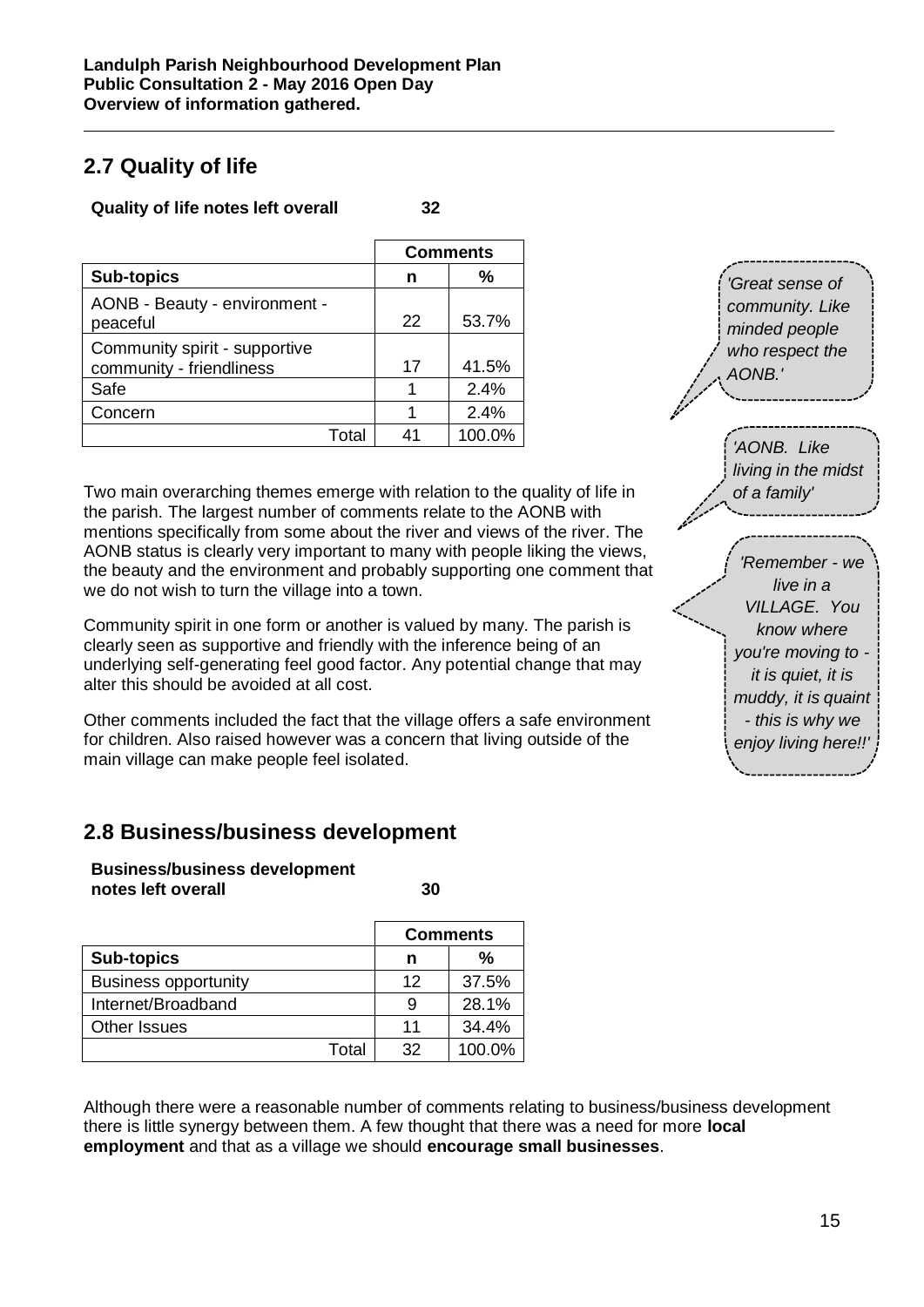There was a suggestion that a new **care home** may create some employment and another that a **residential home and apartments** would do the same.

Two comments thought some form of village **job pool** arrangement would be useful to point local people to local ad hoc work.

Although as has been previously stated second homes are not popular, it was suggested that the owners create significant work for locals.

A comment suggests that livery appears to be a developing and thriving business in the parish but suggests that some of the responsibility which goes with this perhaps is being missed in terms of impact on the rest of the village/villagers.

A few comments specifically stated that there should be **no more industrial units** due to the large areas that these can consume. **Holiday lets** should be restricted despite the money they may bring into the village to support other things i.e. the pub , and there should be **no campsites or caravans**.

Current businesses identified **broadband** as being an issue in many places and that the phone signal is often not up to an appropriate standard. One comment stated that to improve business there had to be better access to "public launches".

Finally increases in business may well need to be supported by **better public transport** and another comment reminds us that the traffic impact of any such development will need to be considered carefully.

From this point where numbers become very small sub-topics are no longer separately reported but can be easily seen from the narrative.

# <span id="page-16-0"></span>**2.9 Lighting**

### **Lighting notes left overall 28**

The majority of comments relating to lighting simply said there should be **no street lighting** in the parish.

There were however a small number of individual comments which said otherwise:

- there should be timed or subdued lighting in Hodders Way only
- street lighting should be early evenings only

<span id="page-16-1"></span>A further comment simply warned in general terms about the issue of light pollution.

## **2.10 Broadband**

### **Broadband notes left overall 19**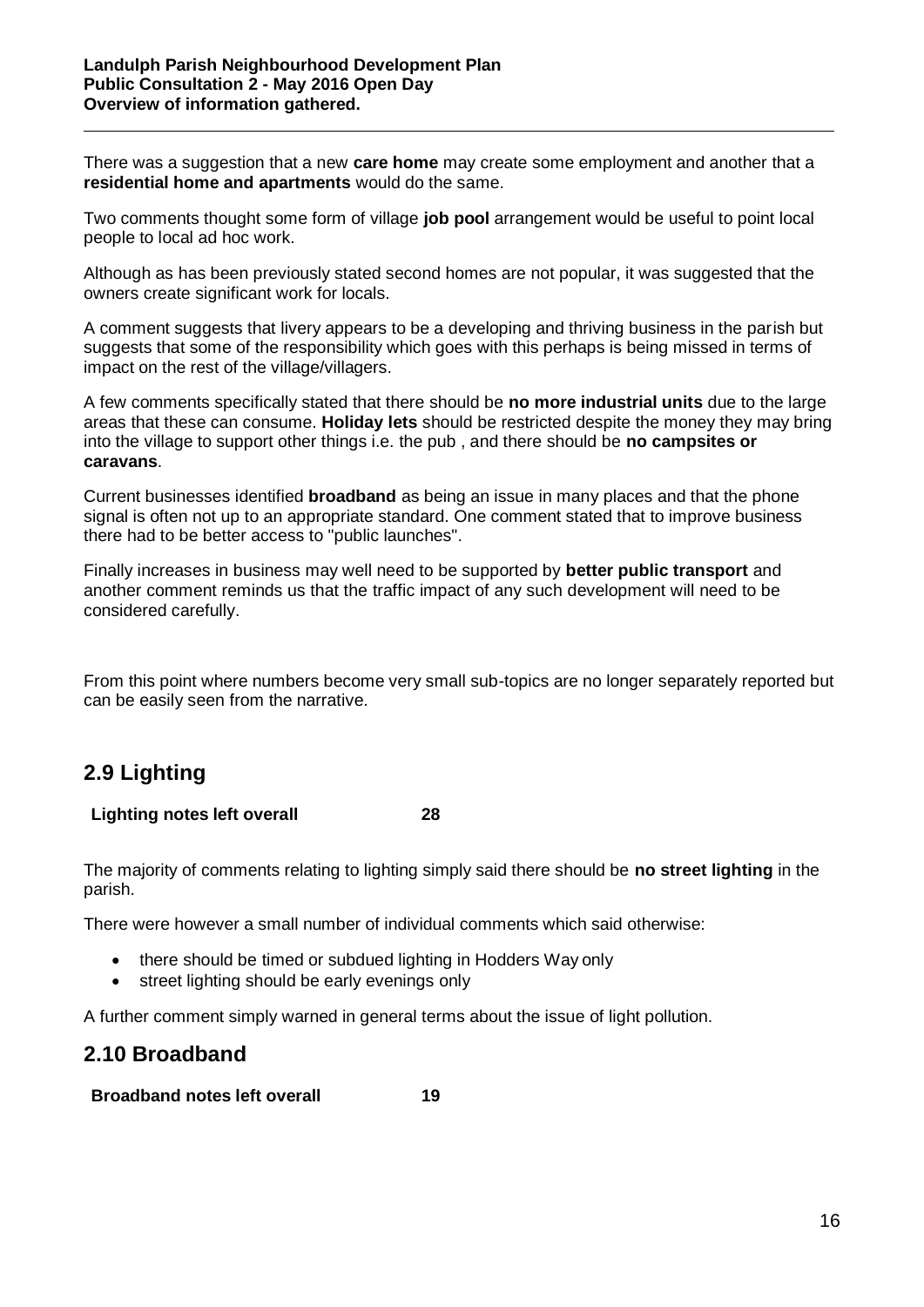The majority of comments relating to broadband said that it was poor and improvement was needed. A small number however did say the opposite i.e. that they had good broadband available to them.

A comment raised concerns that the Government promises which had been made with regard to the quality of broadband across the board may not be delivered.

A final comment suggested that it might be worth pursuing a village WiFi system.

# <span id="page-17-0"></span>**2.11 Young people**

### **Young people notes left overall 17**

Several comments suggested that there should be more and improved facilities for children, particularly teenagers and older children. Specifically mentioned was that there was no **meeting place** and children had particular difficulty in winter.

Several suggested that there should be a **youth club** or somewhere where projects could be pursued. A comment suggested that the Rectory Rooms or Memorial Hall could accommodate this.

A comment suggested that there should be better **riverside facilities** e.g. availability of swimming, canoeing etc.

One comment confirmed that the broadband for them was fine and good enough to keep teenagers happy. However comments in previous sections not relating to young people suggest that this is not the case for all living in the parish.

A small number of comments thought it useful that the village find work opportunities for young people and in particular saw the pub as a potential place for teenagers to get some **work experience.**

One comment suggested that the housing needs survey needs to look carefully at younger people coming through with another saying there should be care over perceived demand. A further comment wondered that realistically would it be attractive for younger people to stay on in the vicinity without better public transport?

# <span id="page-17-1"></span>**2.12 School**

### **School notes left overall 13**

All the comments which expressed an opinion about the school confirmed that it was **highly valued**  and there was a need for it to continue. A couple of comments however said that it will need to be extended to deal with any significant development and warned that it should not be overloaded in the interim.

A couple of comments also recommended that any development should be near to the school site.

## <span id="page-17-2"></span>**2.13 Renewable energy**

**Renewable energy notes left overall 12**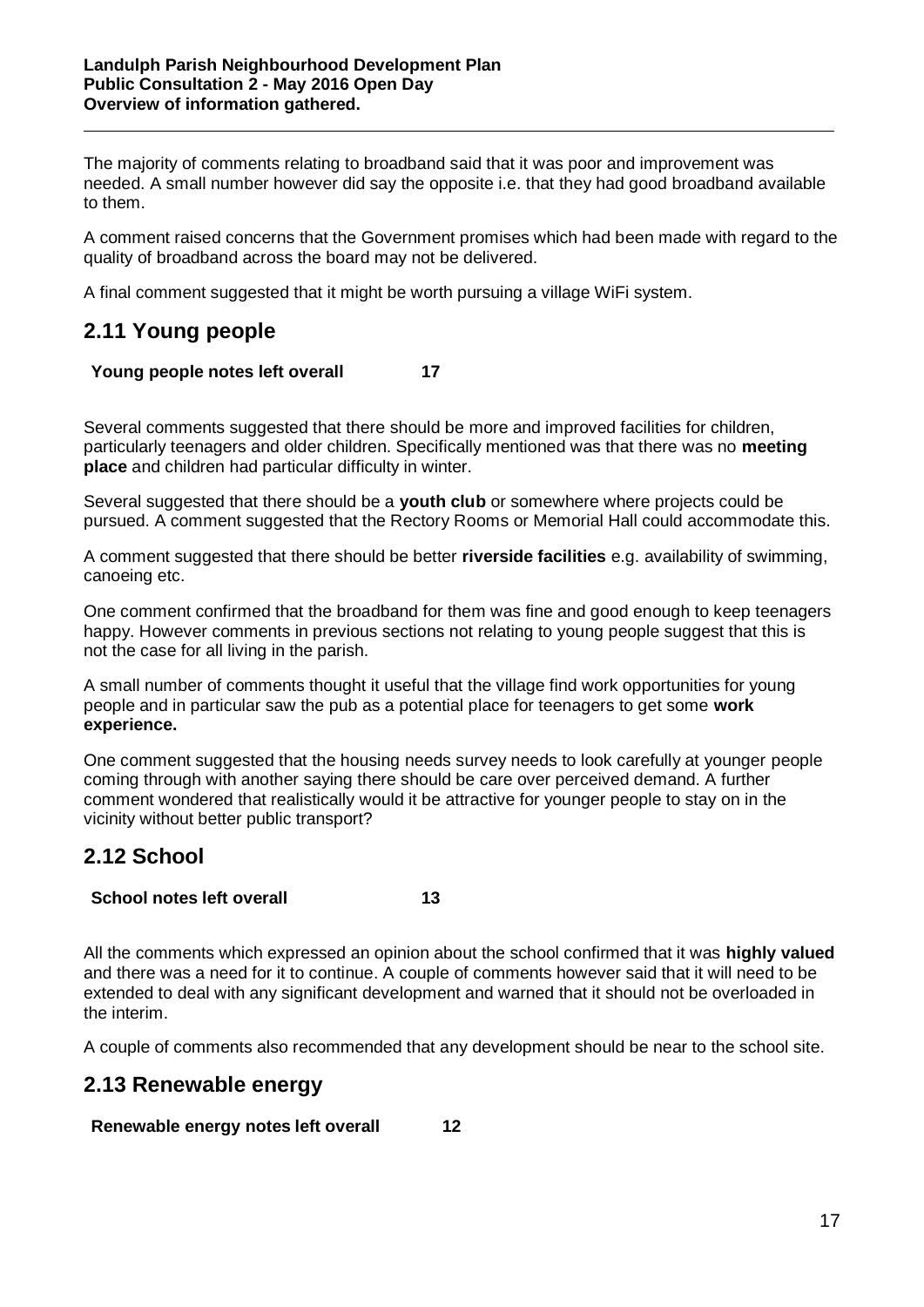A small number of comments mentioned solar farms with some pointing out that they were ugly and spoiled the area, and others more specifically that there should be no more built here. One comment however suggested that there could be a village-owned scheme for local benefit.

A couple of comments said that there should be no wind turbines in the parish.

A further comment suggested that renewable energy should be encouraged. A small number of others were keen that any development should not only be energy efficient but be carbon neutral. One even suggested that schemes like community heating should be included.

## <span id="page-18-0"></span>**2.14 Compliments to committee**

### **Compliments to committee notes left overall 9**

A number of individuals commented specifically thanking the committee for setting up the consultation day and appreciating what the committee was doing in relation to the Neighbourhood Plan.

## <span id="page-18-1"></span>**2.15 Horses**

### **Horses notes left overall 5**

A few people made a number of comments relating to horses in the parish. Some said that there should be an increase in the number of bridle paths made available to horse riders. Another acknowledged the business opportunity of livery which could be developed but further stated that this should be with more thought of the impact on others in the village.

On a more negative note some comments suggested that liveried horses made local fields look unattractive. Finally it was suggested that there was an increasing hazard of possibly unaccountable riders and their horses and increasing mess on the roads caused by them.

## <span id="page-18-2"></span>**2.16 Pets**

#### **Pets notes left overall 4**

There were a small number of comments relating to dogs. Half of them related to dog walkers who valued the fact that they could walk their animals in the vicinity. The other half simply requested more dog bins.

## <span id="page-18-3"></span>**2.17 Noise**

### **Noise notes left overall 3**

A small number of comments expressed a desire to keep the area quiet, avoid increased noise and be wary of noise pollution.

## <span id="page-18-4"></span>**2.18 Allotments/community orchard**

**Allotments/community orchard notes left overall 3**